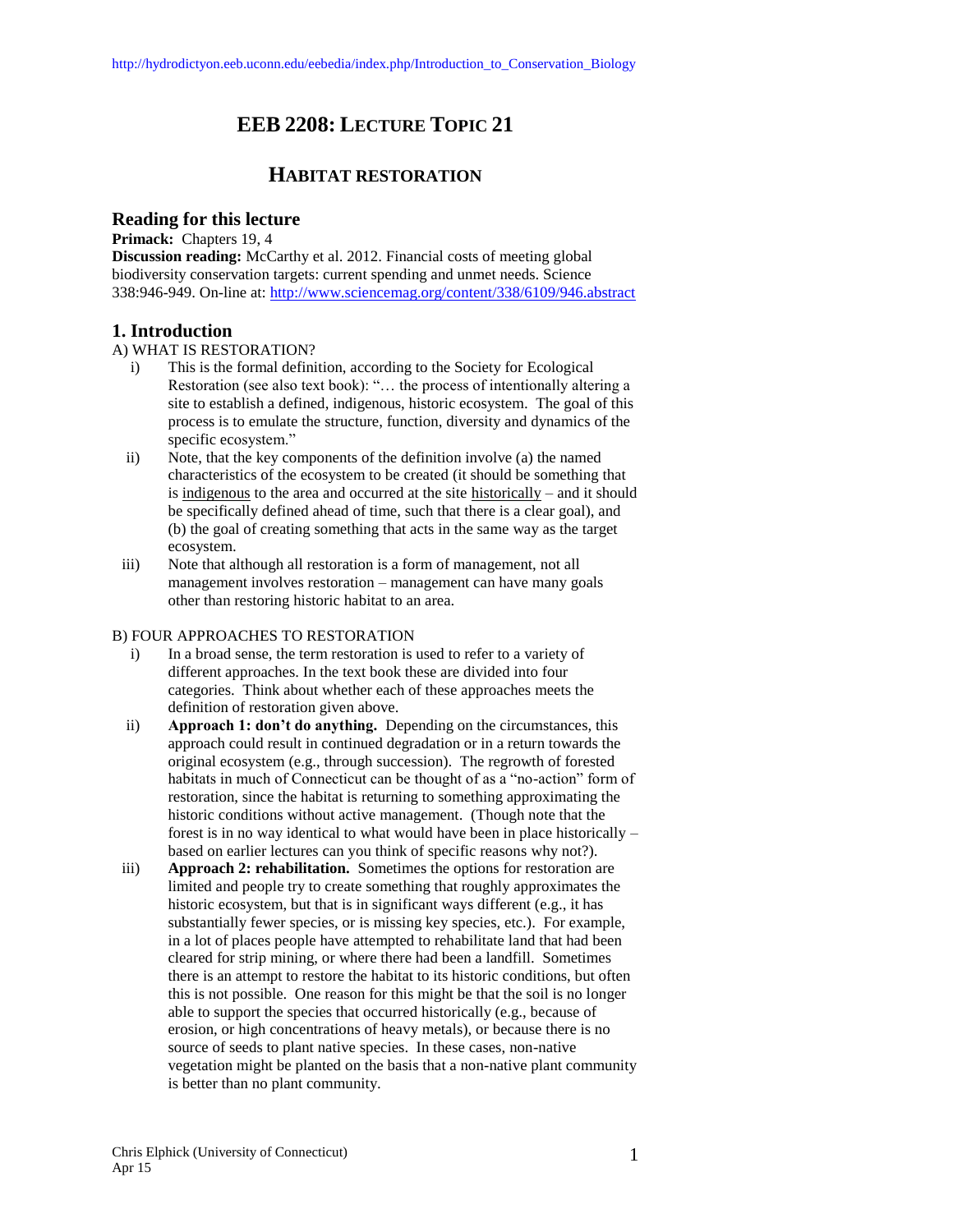- iv) **Approach 3: partial restoration.** Most restoration projects probably involve partial restoration, whereby some (often much) of the historic species and ecosystem functions are restored, but where some differences between the restored site and the historic conditions remain.
- v) **Approach 4: complete restoration.** The ultimate goal of many projects is to return a site to its historic conditions. Achieving this, however, is exceedingly difficult and in most cases complete restoration is probably not achieved. Partial restoration, however, is a substantial achievement and can contribute enormous conservation benefits.

#### C) MITIGATION

- i) Frequently, restoration is used as a way to create habitat that will replace a piece of habitat that is going to be destroyed (e.g., for development).
- ii) Such mitigation is often legally mandated, especially when wetland habitats are to be destroyed.
- iii) Ideally, a mitigation project should be completed and shown to be effective before the original piece of habitat is destroyed. One (of many) reasons for this is that all the organisms that lived in the original piece of habitat may die when it is destroyed, making it difficult or impossible to repopulate the mitigation site. Usually however mitigation before habitat destruction does not occur – and it is generally not part of the legal mandate.
- iv) Ideally, any restoration project, and especially those that involve mitigation, should be followed by post-restoration monitoring to assess how well the restoration worked. Again, this often does not happen.

### **2. Key considerations**

#### A) COMPARISON SITES

- i) When conducting a restoration project it is useful to have two types of sites against which the restoration sites can be compared – these two types of comparison site represent the start point and end points of the proposed restoration.
- ii) Reference sites are places that have the target conditions that it is hoped will be created on the restoration sites. Having reference sites is crucial if one wants to evaluate whether restoration has been fully successful.
- iii) If possible, control sites, which start out in a similar condition to the restoration sites but that do not receive any restoration, should also be identified. These sites allow one to determine how much progress has been made. They also allow one to evaluate how much of the change that is seen is due to the restoration management – in some cases this is important, because some communities are able to recover on their own, e.g., through natural plant succession. (In fact, in some cases, it is possible that restoration will proceed more effectively if a site is left alone; having a control allows one to evaluate this possibility.)

#### B) IS RESTORATION FEASIBLE?

- i) In some cases, restoration may not even be worth attempting. For example, it may be pointless to try to recreate the original habitat unless the cause of habitat degradation has been removed.
- ii) A second problem can arise when an area has been so fundamentally altered that it is not possible for the historic ecosystem to exist at the site. For example, if there has been extensive soil erosion, it may be impossible for some of the native plants to grow there.